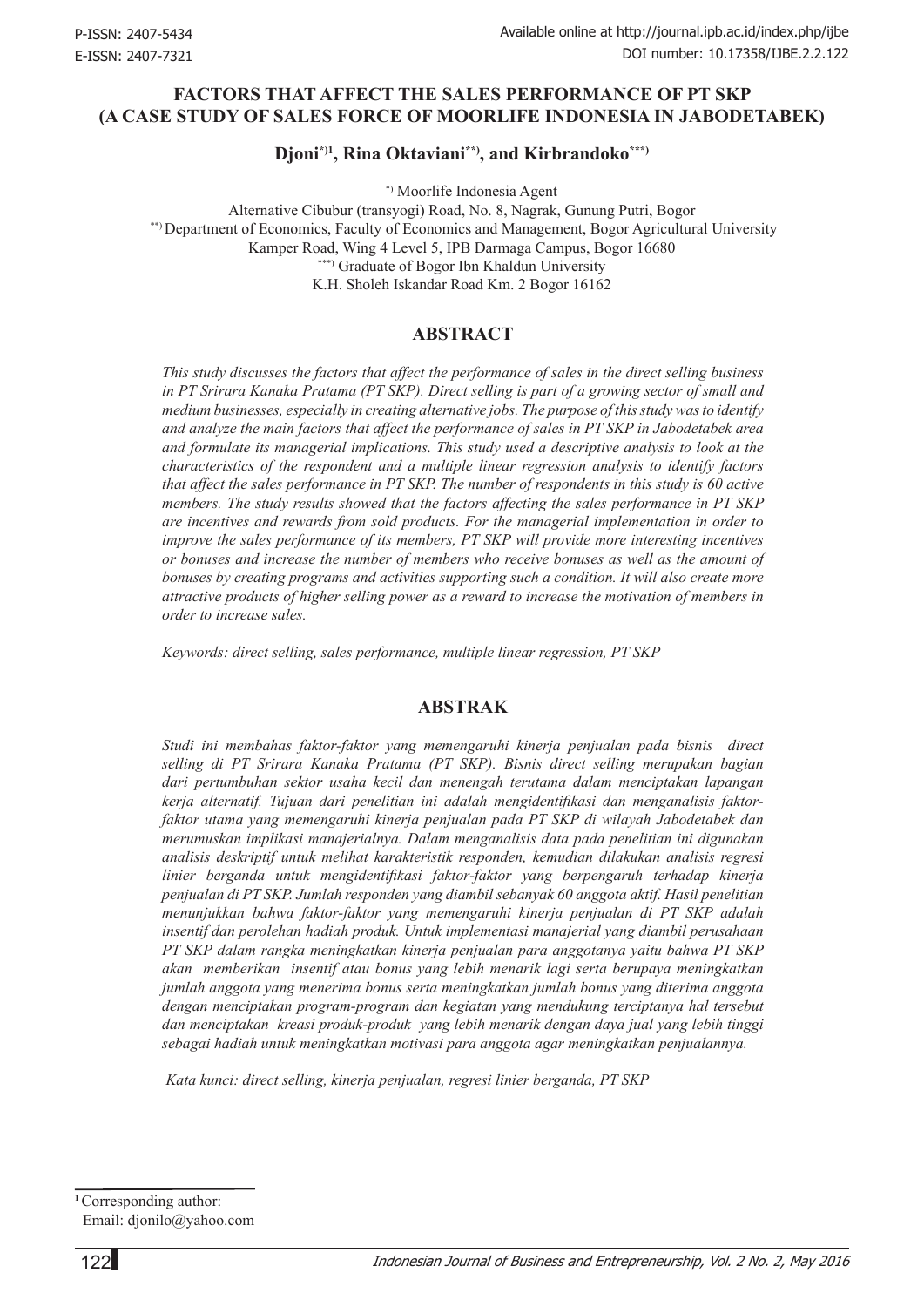# **INTRODUCTION**

In the global business marked by the growing phenomenon of direct trade to customers, the role of direct selling business to accommodate this phenomenon is very important as it is a very big business. According to the World Federation of Direct Selling Association or WFDSA (2014), the total sales of direct selling companies including those of WDFSA in 2013 reached more than US \$ 178 billion, with over 96 million independent distributors (salespeople) working in this business in the whole world. Direct selling business does not require high initial capital. The needs for a place of business and product supply are already prepared by the company. Moreover, there is a management team that is ready to help all the administrative work of the distributors (Firyanti and Oktafani, 2011).

In carrying out activities a distributor not only does retail sales, but also recruits new distributors (Albaum, Paterson, 2011). Business direct selling emphasizes on building a network to expand its distributing organization. The larger the network built, the greater the revenue potential of a distributor. The strength of this business relies on the network power, so business with this concept can touch more people and grow in a relatively short time (Amabile et al. 1996). Direct selling is one method of organizing and compensating salespeople by making compensation programs/plans in which sales people may receive compensation in two ways. First, sales people may receive compensation from the sale of goods and services to consumers done by themselves. Secondly, they will get compensation from the sales by people they have recruited or sponsored, and compensation from the sale by the group or network recruited or sponsored by those recruited (Pramutoko and Baju, 2011). Direct selling has been growing rapidly in almost all parts of the world since it was first introduced in 1930 by the company Nutrilte in America. It is a global business that can be an alternative business for potential entrepreneurs, in addition to the conventional business or store retailing, through outlets (shops, supermarkets, malls, etc.) (Susilowati, 2008; WFDSA, 2014). It gives business opportunities to people who are looking for alternative resources to make a living, and is open to anyone regardless of educational background, work experience, gender, etc., as long as they are adults (17 years old and above) and have the will to work and take this business opportunity (Isnawadji and Endang, 2007).

Indonesia is a potential market for a direct selling company considering the potential of huge population. This opportunity is looked at by several multinational direct selling companies, generally coming from the United States, of both general direct selling (singlelevel market), such as Avon, Sara Lee, Tupperware, etc. and direct selling-multilevel marketing like Amway, Herbal Life, and others. In Indonesia, the Direct Selling Association of Indonesia has been formed (APLI) and it houses direct selling and multi-level marketing companies (Bastaman, 2001). Based on the data from the Direct Selling Association of Indonesia (APLI), in 2011, about 66 companies are members of the Direct Selling Association of Indonesia (APLI) (Bastaman, 2001).

According WFDSA (1999), direct selling business is very important because it is part of the growth of small and medium business sector. It is a very large capacity that gives revenue opportunities to millions of people around the world, who want an alternative career, flexible working hours to operate a successful small business with very little investment. According to Cholid (2005) the most interesting thing of the company's system using the direct selling is that in introducing products and product benefits, the company does not use advertising through the media of television, radio, and newspapers, and almost all sales activities and promotion are carried out by individual selling (personal selling). The performance assessment is part of the business strategy, and the balanced scorecard is a method that can measure the future performance in determining the key to business success, Fabio De Felice and Antonella Petrillo (2013).

Such a large market potential has a positive impact on the business growth of PT Srirara Kanaka Pratama, a newly established direct selling company. PT. SKP uses the direct selling system as the main marketing strategy. It exits as a distributor of housewares products made of plastic known as Moorlife, oxygenized drinking water Cleo and cooking equipment Biochef. Within the first 11 months of sales, PT SKP was able to achieve the national average total sales of 4 billion rupiah per month with the total sales force of more than 21,000 members. In Jabodetabek, PT SKP could reach the average sales of more than 2 billion rupiah per month with a total membership of more than 12 thousand members, which can be seen in Table 1.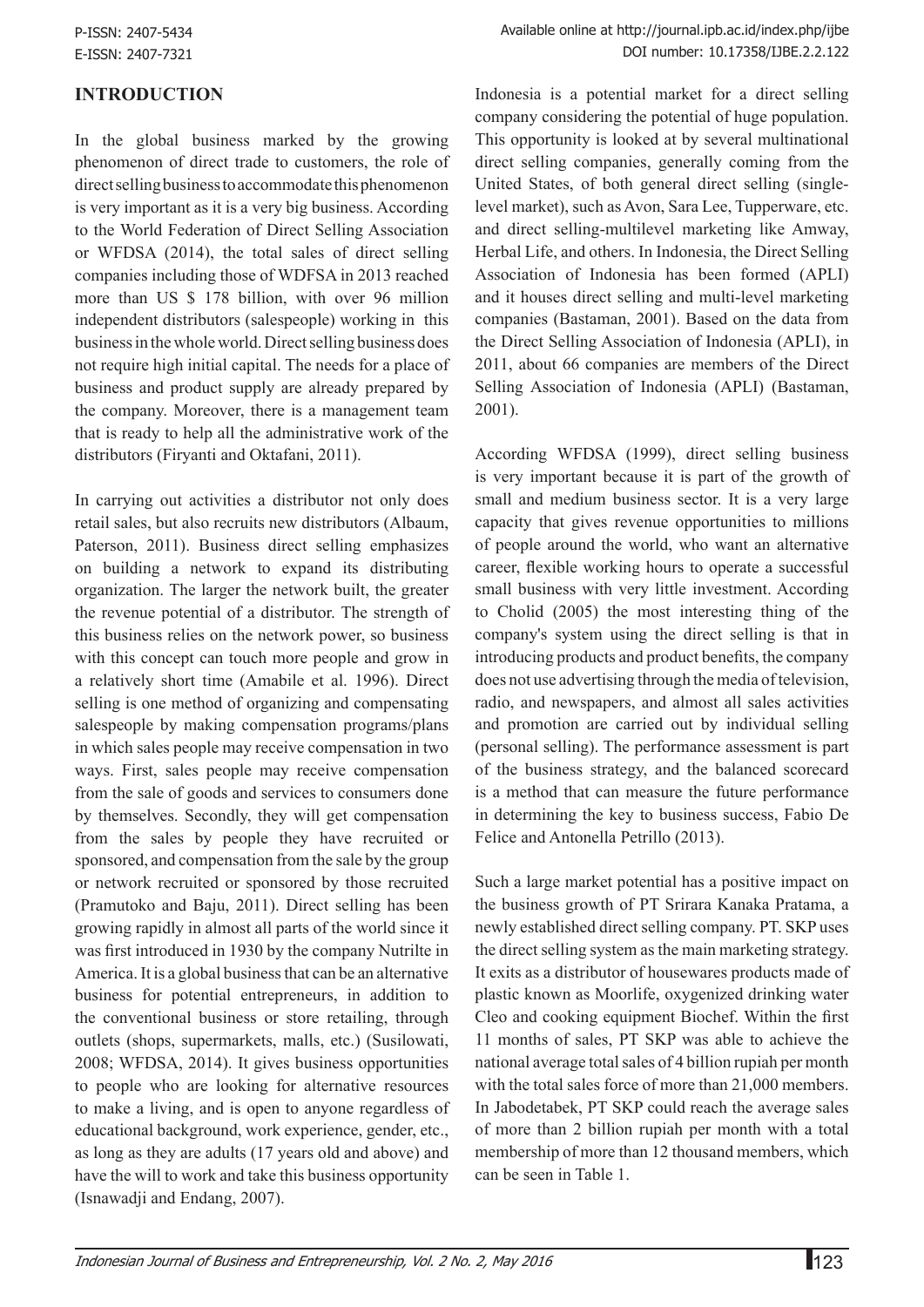|  |  |  |  |  |  |  | Table 1. The development of sales and members of PT SKP in Jabodetabek |
|--|--|--|--|--|--|--|------------------------------------------------------------------------|
|--|--|--|--|--|--|--|------------------------------------------------------------------------|

| Description                          | March | April | Mei   | June  | July  | August | Sept. | Oct.  | Nov.  | Des.   |
|--------------------------------------|-------|-------|-------|-------|-------|--------|-------|-------|-------|--------|
| Sales (BillionRp.)                   | 1,1   | 1,3   | 2,5   | 3,8   | 2,0   | 1,67   | 2,3   | 2,1   | 2, 3  | 2,6    |
| Member (person):                     |       |       |       |       |       |        |       |       |       |        |
| <b>Total EP</b>                      | 1,990 | 2,628 | 4,012 | 6,209 | 6,979 | 7,623  | 8,352 | 8,991 | 9,408 | 10,192 |
| EP                                   | 1,234 | 1,612 | 2,488 | 3,719 | 4,157 | 4,710  | 5,308 | 5,835 | 6,144 | 6,770  |
| EP Head                              | 612   | 830   | 1,230 | 1.987 | 2,252 | 2,328  | 2,450 | 2,536 | 2,630 | 2,765  |
| EP Leader                            | 133   | 182   | 276   | 467   | 530   | 545    | 554   | 580   | 594   | 617    |
| <b>EP</b> Master                     | 11    | 14    | 18    | 36    | 40    | 40     | 40    | 40    | 40    | 40     |
| Active                               | 635   | 822   | 1.470 | 1.863 | 948   | 762    | 912   | 970   | 869   | 1,056  |
| Active $\%$                          | 31.9  | 31.3  | 36.6  | 30.0  | 13.6  | 10.0   | 10.9  | 7.6   | 9.2   | 10.4   |
| Order per member<br>(million rupiah) | 1.8   | 1.6   | 1.7   | 2.1   | 2.4   | 2.2    | 2.6   | 2.2   | 2.6   | 2.5    |

Source: PT SKP, 2014

Note: EP = Entrepreneur (member)

Table 1 shows the development of sales, the number of members and the number of active members in PT SKP for Jabodetabek area. Further, from the data it can be seen that of the total members, the number of active members is still low and tends to be unstable from March with the active members of 31,9% rising to 36,6% in May, but falling significantly in October and beginning to rise again afterwards. In terms of the calculation of a direct selling business in which sales results from the number of active members is multiplied by the average order, then the chance of PT SKP to improve sales performance is still large by increasing one or both of them. The total active members and average order per member can be an indicator of sales force performance in PT SKP, which can be influenced by various factors such as the provision of incentives, guarantee of satisfaction with the product, product rewards and training. If PT SKP can develop some or one of these factors, it can increase sales triggered by the increase in the number of active members or average order per member. In addition, if PT SKP can determine and evaluate what major factors affect sales performance, this will certainly make PT SKP more focused on formulating a strategy and an action plan related to the improvement and development of the factors that can improve the performance of sales force (Grant et al. 2001). Therefore, it is a challenge for PT SKP to identify which factors could improve sales performance, so it can be said that the performance of the sales force has a role and contribution to the resulted sales and business development PT SKP.

As said by Mulatsih (2011), one of the strategies that can be used by a company for its success is the quality of human resources. In this case the sales force is one of the company's human resources that has an important role in achieving corporate goals. Basically the sales performance is a consequence of the implemented certain strategic role by salespeople with certain attitude, behavior and working culture like work intelligence or aggressiveness (Spiro et al. 1990). According to Baldauf et al. (2001) sales performance includes two concepts, namely (1) the behavior displayed by the sales force, (2) the results obtained by the sales force. The performance of the sales force is a level at which salespeople can perform tasks or work well, responsibly and effectively (Challagalla et al. 1996).

With this background, the author is interested in doing this research to analyze the factors that are likely to affect the sales performance in PT SKP at all levels of members in Jabodetabek region. Then, this study formulates implemented action plans and improvement based on the main factors that affect the sales performance of PT. SKP.

# **METHODS**

This study uses primary data and secondary data of both qualitative and quantitative types. The primary data were collected through questionnaires and interviews with the respondents (entrepreneurs, heads, leaders and masters) or active members of 60 people, which is considered sufficiently representative picture of the product sales of PT. SKP in Jabodetabek area and already meets the normal statistical distribution (minimum sample of 30 members) (Walpole, 1997). The secondary data were obtained from the literature related to this research, including books, journals,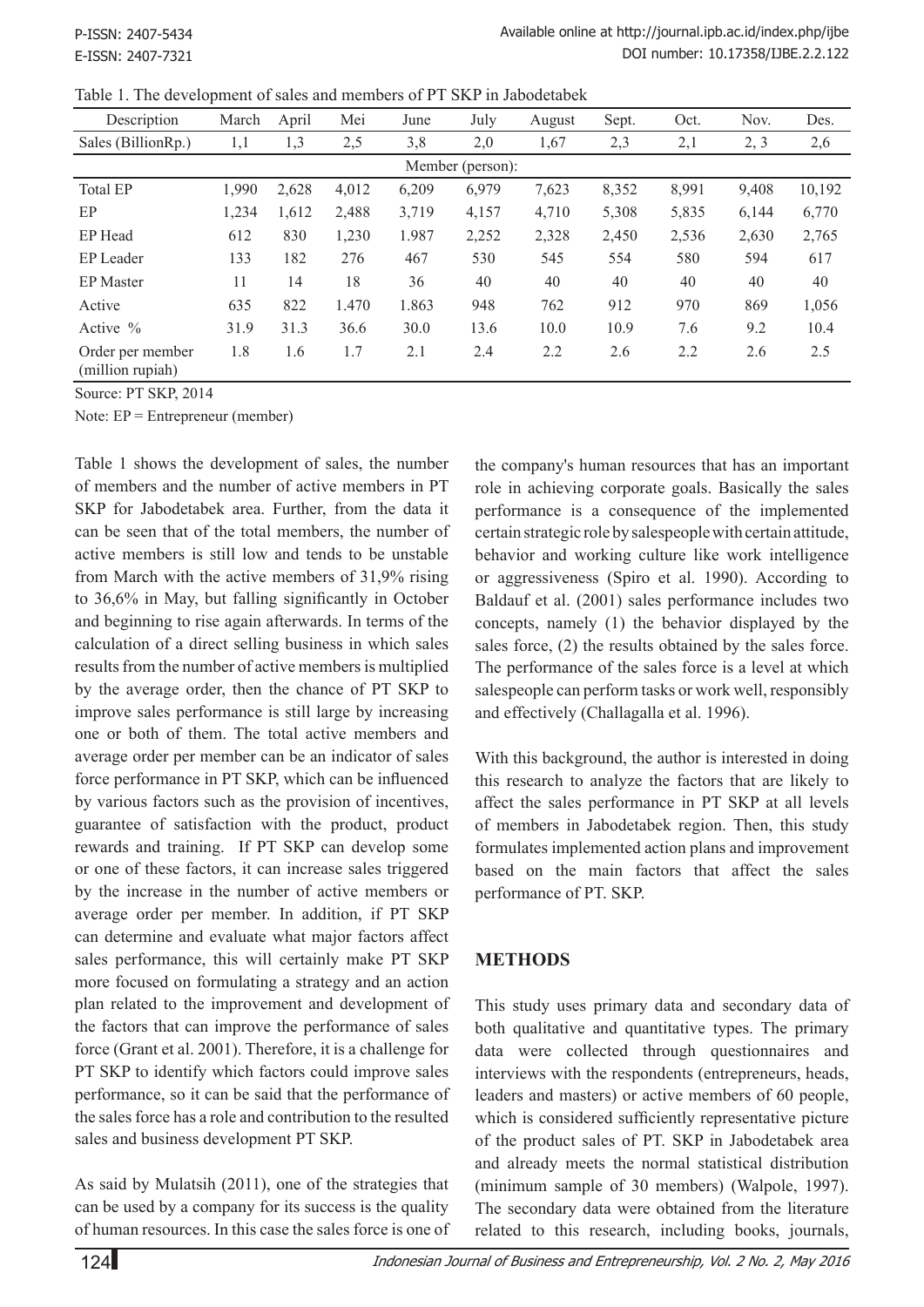P-ISSN: 2407-5434 E-ISSN: 2407-7321 Available online at http://journal.ipb.ac.id/index.php/ijbe DOI number: 10.17358/IJBE.2.2.122

dissertations, theses, various Internet sites and other library materials that are relevant to this study.

The method of collecting samples used in this study is judgment sampling, which is a sampling technique that uses the expertise of researchers in determining a suitable sample and is a suitable technique to draw a sample from a particular population (Neuman, 2000). Data and information obtained are analyzed descriptively to look at the characteristics of the respondent. A quantitative method is also used to analyze the factors affecting the sales performance of PT. SKP in Jabodetabek using multiple linear regression. Data testing includes normality, multicollinearity and homoskedastisitas test. Autocorrelation test is not performed in this study because of the assumption that it is rarely violated in the cross section data type (Masruroh, 2014). Data processing is then done using Microsoft Excel 2010 and Minitab software 16.0. The research framework is presented in Figure 1.

#### **Estimation Equation Model**

Based on the previous studies of the relevant theories, the model of the multiple linear function according to Sugiarto and Harijono (2000) is as follows:

$$
\mathbf{Y}_{i} = \boldsymbol{\beta}_{0} + \boldsymbol{\beta}_{1}\mathbf{X}_{1i} + \boldsymbol{\beta}_{2}\mathbf{X}_{2i} + \boldsymbol{\beta}_{3}\mathbf{X}_{3i} + \boldsymbol{\beta}_{4}\mathbf{D}_{4i} + \boldsymbol{\epsilon}_{ij}
$$

Explanation:

- Yi : sales performance
- X1 : incentive (money)
- X2 : satisfaction guarantee
- X3 : product rewards
- X4 : training, Dummy: 1: yes, 0: no
- **β<sup>1</sup>** : intercept
- **β<sup>1</sup>** : estimated regression coefficient (i =1, 2, 3,4,)
- **εij** : error

#### **Research Hypothesis**

Given this equation model of this study, then the research hypothesis is as follows:

- 1. H0 : No significant effect of variable X on variable Y
	- H1 : A significant effect of variable X on variable Y
- 2. H0 : No effect of independent variables (X1, X2, X3, X4) together on dependent vatiable (Y)
	- H1 : There is effect of independent variables (X1, X2, X3, X4) together on dependent vatiable (Y)



Figure 1. Conceptual framework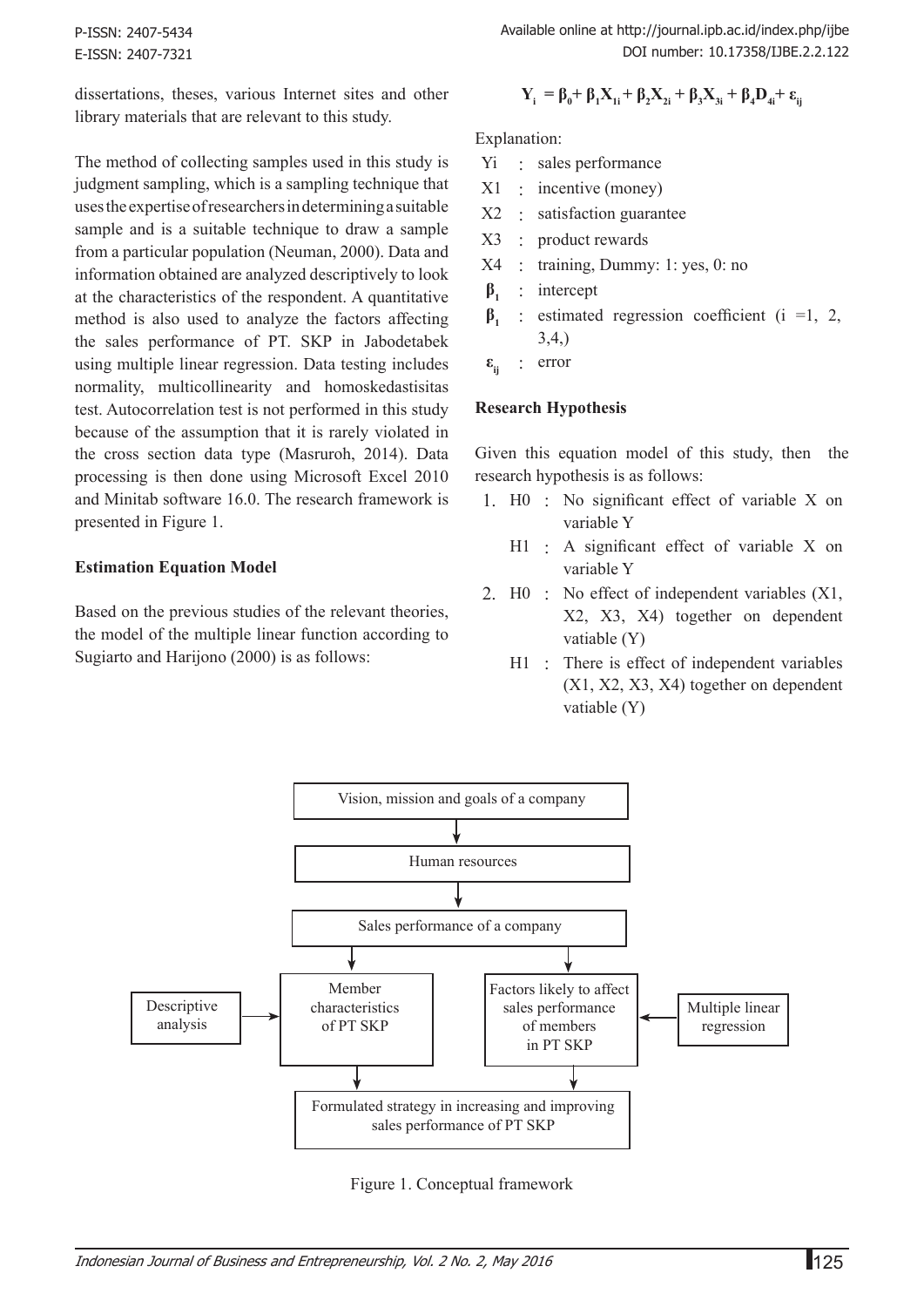## **RESULTS**

From the results of the data analysis, it was found that the independent variables that significantly affected the sales performance in PT were incentive (X1) and product rewards (X3). These independent variables significantly affected the sales performance of PT SKP because of the smaller P-value below the significant value of alpha 0,05. Meanwhile, the satisfaction guarantee  $(X2)$  and training  $(X4)$  did not significantly affect the sales performance in PT SKP because the P-value had a value greater than that of alpha 0,05, as shown in Table 2.

Table 2. Results of multiple linear regression analysis of the factors affecting the sales performance in PT SKP

| .                                |              |         |         |       |
|----------------------------------|--------------|---------|---------|-------|
| Variables                        | Coefficients | Thit    | P-value | VIF   |
| Constants                        | $-0,448$     | $-0,09$ | 0,930   |       |
| Incentive $(X1)$                 | 2,3592       | 2,83    | 0,006   | 7,657 |
| Satisfaction<br>guarantee $(X2)$ | 0,380        | 0,16    | 0,874   | 1,936 |
| Product<br>rewards $(X3)$        | 5,1677       | 15,79   | 0,000   | 8,522 |
| Training $(X4)$                  | 2,378        | 0,45    | 0,652   | 1,042 |
| R-square                         | 98,1%        |         |         |       |
| R-square (adj)                   | 98 %         |         |         |       |
| F hit                            | 720,86       | P-value | 0,000   |       |
| .                                |              |         |         |       |

Note: testing is done on the significant level of 5%

Table 2 shows that all independent variables have VIF smaller than 10, so there is no problem of multicollinearity between the variables. The R-square value of 98,1% from the results of multiple linear regression shows the coefficient of determination, which means that the independent variables used in the model can explain the diversity in the sales performance of 98,1% and the remaining 2,9% is explained by other independent variables not included in the model. The model has the R-square (adj) of 98%. R-square (adj) is the value adjusted so that the picture is closer to the assessment quality of the population model or closer to the real model. P-value on the F test was 0,000, smaller than the desired real level of 0,05. It shows that the independent variables in the model can significantly affect sales performance (Arief, 1993). In addition, to determine whether there are independent variables in the model that significantly affect sales performance, the F value can be looked at. The F value of the model is 13,05, which is greater than the significant level of alpha 0,05. This means that the model used was appropriate

and there was a minimum of one independent variable in the model that affected the sales performance.

To determine the normality assumption test, the graph Kolmogorov-Smirnov can be seen; if the result identified is that the residual is about the normal line and the P-value is greater than alpha, then the assumption of normality can be achieved (Mattjik, 2002). In addition, the normality can also be seen from the residuals in the histograms. Residual is said to be in normal distribution if the histogram resembles a bell facing upwards.

In Figure 2, it can be seen that the results of the two normality tests based on the analysis show that the two images meet the normality assumptions, whether using the normality test on Kolmogorov-Smirnov graph showing that the residual points stand around the normal line and the p-value of greater than 0,05 or using a bell histogram that is facing up, meaning that the residual model is normally distributed. This means that the residual model that affects the sales performance is normally distributed.

To test the assumption of heteroskedasticity problem, then it could be seen from heteroskedasticity symptoms that can be determined by a scatter diagram of the prediction variables Y (Fits) and residual variable (Gujarati, 1997).

Figure 3 shows that there are no symptoms of heteroskedasticity because the plots spread evenly on top and below the axis 0 without forming a specific pattern. Thus from the diagram it can be concluded that there are no symptoms of heteroskedasticity. It indicates that the variation of every residual element is the same (constant).

## **Managerial Implication**

Based on the resulted regression analysis, PT SKP can consider implementing strategies to improve sales performance gradually. The first step that can be done is an improvement, an increase in incentives or bonuses for the members so that they are more motivated to get a greater incentive by increasing their sales. Increasing the amount of bonus and offering additional short-term incentives programs will certainly give a positive effect on the increase in the sales performance of the members or sales force. In accordance with the view of Roman (2002), the sales force as generate profit generators needs attention to communicate between product and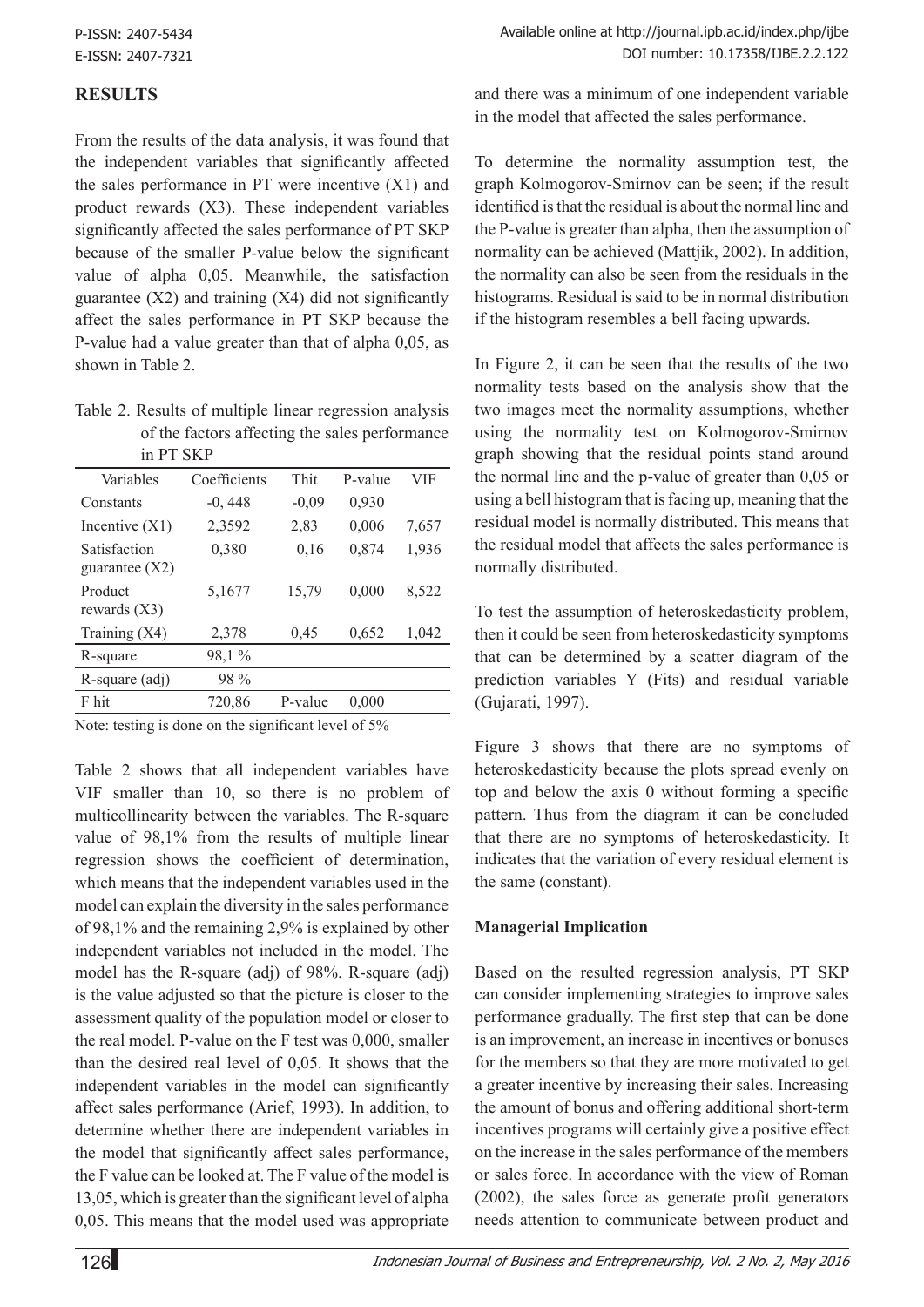consumer. The next step is to improve the quality of product rewards received by members, provide more variety of product rewards including more attractive new products as rewards, and create a series of products that can be collected as rewards making it interesting to have more than one and sales increase because the members will be encouraged to have more than one of these products. PT SKP should also evaluate the conditions to get the product rewards, make them more

interesting to achieve. The company is also expected be able to see the opportunities of the large number of members and their characteristics and quickly take the opportunity to create product innovation and programs based on such opportunities. The center of a strategy formulation is how a company can take advantage of the existing opportunities to win the competition (Biemans and Brand, 1995).



Figure 2. Kolmogorov-Smirnov graph and residual histogram



Figure 3. Graph versus fits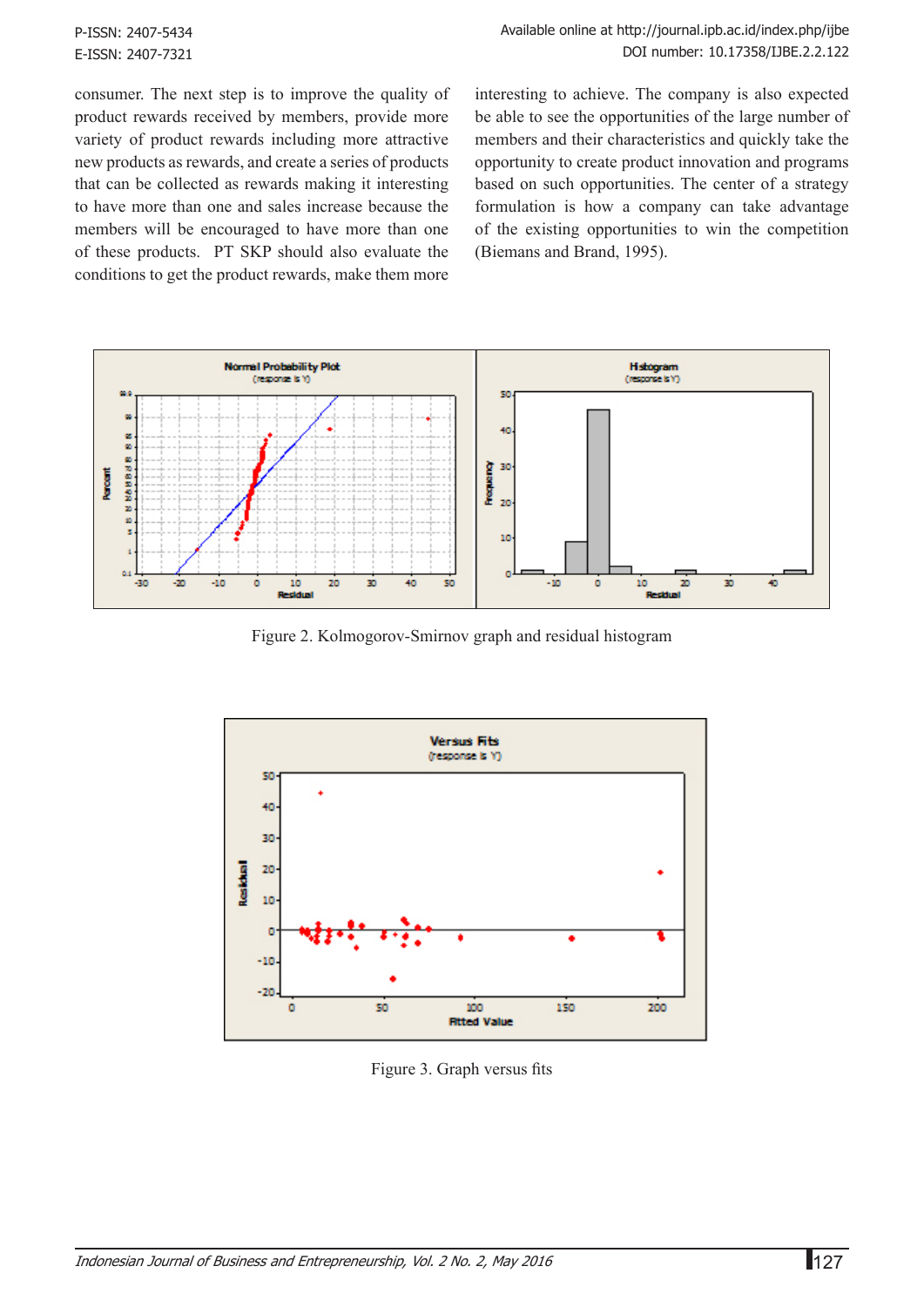### **Conclusions and Recommendations**

#### **Conclusions**

The factors that significantly affect the sales performance of PT SKP based on the multiple linear regression model at the significant level of 5% are incentives and product rewards. The factors of satisfaction guarantee and training do not significantly affect the sales performance of PT SKP. To improve its sales performance, PT SKP can focus on things that could affect the two main factors, namely incentives and product rewards. Evaluation, improvement and development are necessary for the type and amount of incentives and rewards to make them more attractive

#### **Recommendations**

To improve and develop the business of PT SKP by improve its sales performance, the company must be creative and innovative in creating interesting incentive programs for its members apart from the routine programs already available and the calculation and the amount of incentives should be evaluated to make it more attractive and increase the loyalty of members. Then in terms of the product rewards achieved, the company should create more interesting new product rewards, unique in styles, colors and sizes and made in more beautiful packaging for the members to win. Companies can also improve training of the members so that their confidence, skills and abilities in sales will be better, which in turn can influence on the performance and achievements of their sales. In companies engaged in direct selling, an attempt to create a reliable, smart, hard-working and customer-oriented member is highly prioritized in an effort to develop a network of distributors to increase sales volume (Komala and Sari D, 2014). The skills that need to be possessed by the members of PT SKP include communication skills in presentation, negotiation abilities, selling skills and knowledge of the product (Ginter et al. 2014). In the direct selling business, the focus is on the ability of salesmanship, which has a close relationship with confidence in offering products and a person's creativity in attracting customers and prospective downline (Purnamasari and Yenny, 2014).

For further similar research, it is necessary to examine other factors that affect sales performance such as leadership, product pricing, and so on. In addition, a further research can use other analytical methods to

identify factors that affect the sales performance in direct selling businesses and to broaden the scope of research.

#### **REFERENCES**

- Arief S. 1993. *Metodelogi Penelitian Ekonomi.* Depok: UI-Press.
- Albaum G, Peterson RA. 2011. Multilevel (network) marketing: An objective view. *Journal The Marketing Review* 11(4): 347–361. http://dx.doi. org/10.1362/146934711X13210328715902.
- Amabile TM, Regina C, Heather C, Jeffrey L, Michael H. 1996. Assesing the work enviroment for creativity. *Academy of Management Journal* 39(5): 1154–1184. http://dx.doi. org/10.2307/256995.
- Baldauf, Artur, Cravens, David W, Nigel F, Piercy. 2001. Examining business strategy, sales management and salesperson antecedents of sales organization effectiveness. *Journal of Personal Selling and Sales Management* XXI(2): 109–122.
- Bastaman A. 2001. Analisis faktor-faktor yang memengaruhi kinerja penjualan pada perusahaan direct selling-multilevel marketing multinasional di Indonesia [tesis]. Depok: Universitas Indonesia.
- Biemans WG, Brand MJ. 1995. Reverse marketing: a synergy of purchasing and relationship marketing. *International Journal of Purchasing and Materials Management Summer* : 29–37.
- Cholid M. 2005. Analisis preferensi konsumen terhadap brosur produk kosmetik dengan sistem penjualan langsung [tesis]. Bogor: Institut Pertanian Bogor.
- Challagalla, Goutam N, Tassaduq A, Shervani. 1996. Dimention and types of supervisory control: effect on salesperson performance and satisfaction. *Journal of Marketing*. 60 (January): 89-105. http://dx.doi.org/10.2307/1251890.
- Fabio BP, Hubeis M, Puspitawati H. 2016. Pengaruh gaya kepemimpinan, motivasi kerja terhadap komitmen organisasi yang berimplikasi pada kinerja. *Jurnal Aplikasi Bisnis dan Manajemen.*   $2(1)$ : 4–14.
- Felice FD, Petrillo A. 2013. Key success factors for organizational innovation in the fashion industry. *International Journal of Engineering Business Management Special Issue on Innovations in Fashion Industry* 5: 1–11.